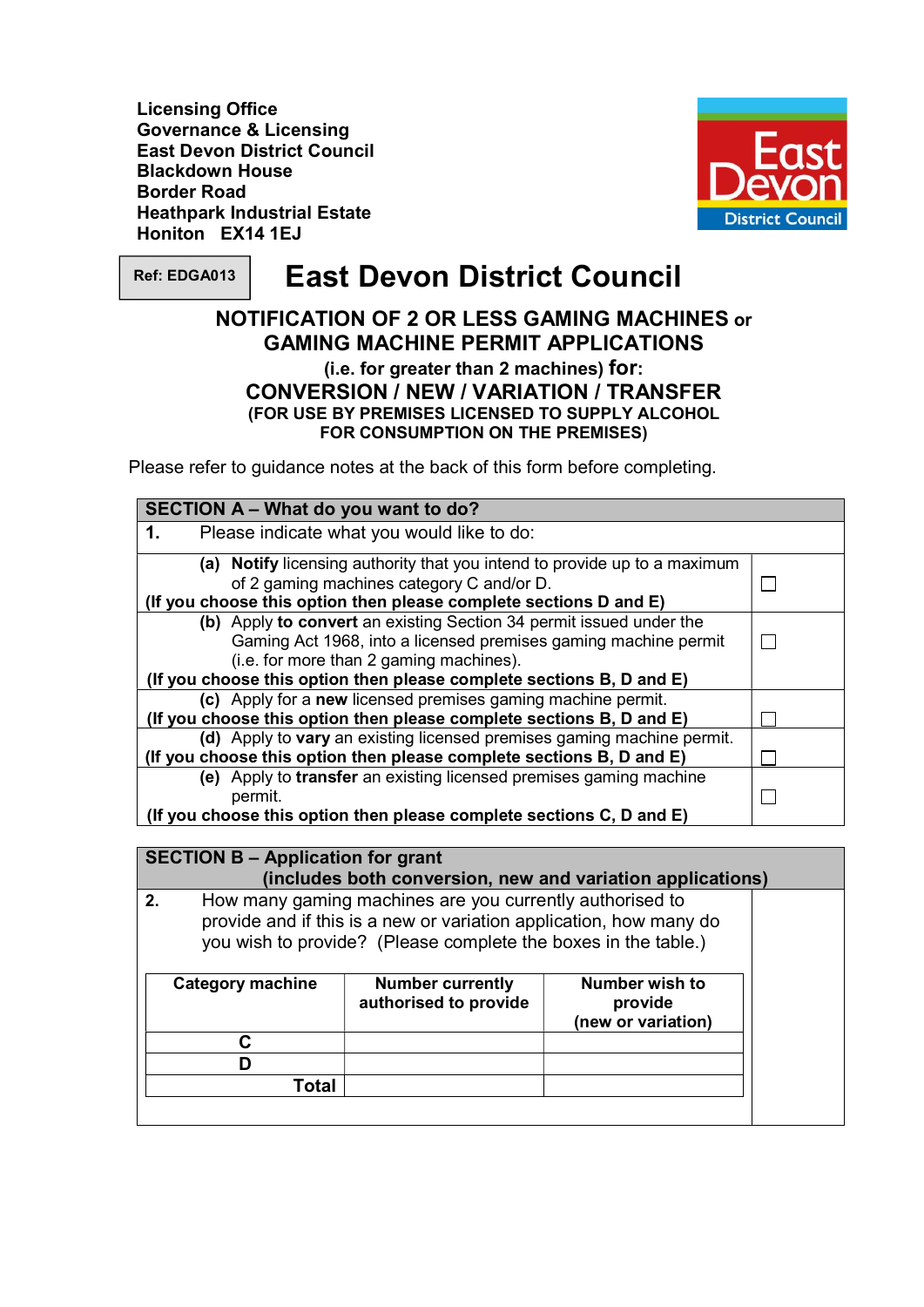|                                                                                                                                                                                                    | <b>SECTION B - Continued</b>                     |        |
|----------------------------------------------------------------------------------------------------------------------------------------------------------------------------------------------------|--------------------------------------------------|--------|
| If you are currently authorised to provide more than 2 machines,<br>3.<br>please provide your existing Section 34 Gaming Act 1968 permit, or<br>provide reasons stating why it cannot be provided. |                                                  |        |
|                                                                                                                                                                                                    | Existing permit provided *                       | YES/NO |
|                                                                                                                                                                                                    | (Reasons why existing permit cannot be provided) |        |
|                                                                                                                                                                                                    |                                                  |        |
|                                                                                                                                                                                                    |                                                  |        |

\* Please keep a copy of your existing permit on the premises to which it relates.

| <b>SECTION C - Application for Permit Transfer</b><br>(i.e. Where a transfer has been requested for the Licensing Act 2003 premises licence.) |                                                                                                                                    |  |        |
|-----------------------------------------------------------------------------------------------------------------------------------------------|------------------------------------------------------------------------------------------------------------------------------------|--|--------|
| 4.                                                                                                                                            | Name of persons requesting the transfer                                                                                            |  |        |
| 5.                                                                                                                                            | Confirmation that an application to transfer the relevant<br>Licensing Act 2003 Premises Licence has been:<br>Requested<br>Granted |  |        |
| 6.                                                                                                                                            | Please provide your existing permit, or provide reasons stating why<br>it cannot be provided.                                      |  |        |
|                                                                                                                                               | Existing permit provided*                                                                                                          |  | YES/NO |
|                                                                                                                                               | (Reasons why existing permit cannot be provided)                                                                                   |  |        |
|                                                                                                                                               |                                                                                                                                    |  |        |
|                                                                                                                                               |                                                                                                                                    |  |        |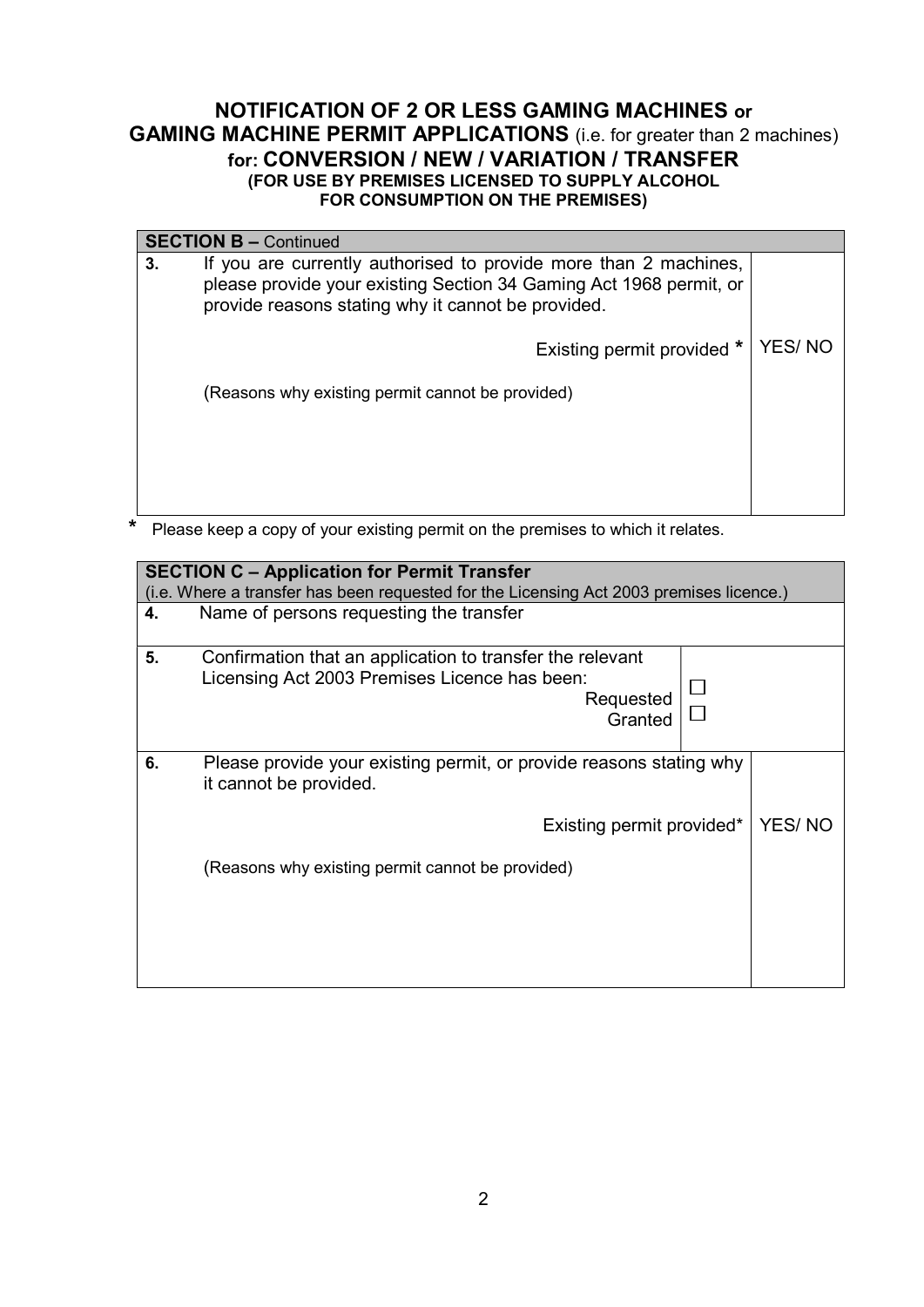|     | <b>SECTION D - General Information</b>                                                                   |
|-----|----------------------------------------------------------------------------------------------------------|
| 7.  | <b>Name of Premises</b>                                                                                  |
| 8.  | <b>Address of Premises</b>                                                                               |
| 9.  | <b>Telephone number of premises</b>                                                                      |
| 10. | Name of existing Premises Licence Holder                                                                 |
| 11. | Address of existing Premises Licence Holder (if different from 8 above)                                  |
| 12. | Telephone number (daytime) of Premises Licence Holder                                                    |
| 13. | E-mail address of Premises Licence Holder (where available)                                              |
| 14. | Name, address, telephone and e-mail of agent (e.g. solicitor) if submitted on<br>behalf of the applicant |
| 15. | Licensing Act 2003 Premises Licence Reference (i.e. number)                                              |

#### SECTION E – Fee and Signature(s)

|                                                                                                                                                                                                                                       | $\mathsf{S}$ DEVITURE – Fee and Signature(S)                             |             |  |  |  |
|---------------------------------------------------------------------------------------------------------------------------------------------------------------------------------------------------------------------------------------|--------------------------------------------------------------------------|-------------|--|--|--|
| I enclose a sum of $E$                                                                                                                                                                                                                | $***$<br>(cheques should be made payable to East Devon District Council) |             |  |  |  |
| I understand that I must comply with the Gaming Machine Code of Practice for Alcohol<br>Licensed Premises Permits and Permissions issued by the Gambling Commission (see<br>guidance note 8).                                         |                                                                          |             |  |  |  |
| Please note: It is an offence under section 342 of the Gambling Act 2005 if a<br>person, without reasonable excuse, gives to a licensing authority for a purpose<br>connected with that Act information which is false or misleading. |                                                                          |             |  |  |  |
| <b>Signature</b><br>(by or on behalf of<br>Licensing Act 2003<br>Premises Licence<br>holder)                                                                                                                                          |                                                                          | <b>DATE</b> |  |  |  |
| <b>Print Name:</b>                                                                                                                                                                                                                    |                                                                          |             |  |  |  |

\*\* If you wish to have a maximum of 2 gaming machines then the fee payable is £50.00. If you wish to have more than 2 gaming machines then the fee is £150.00.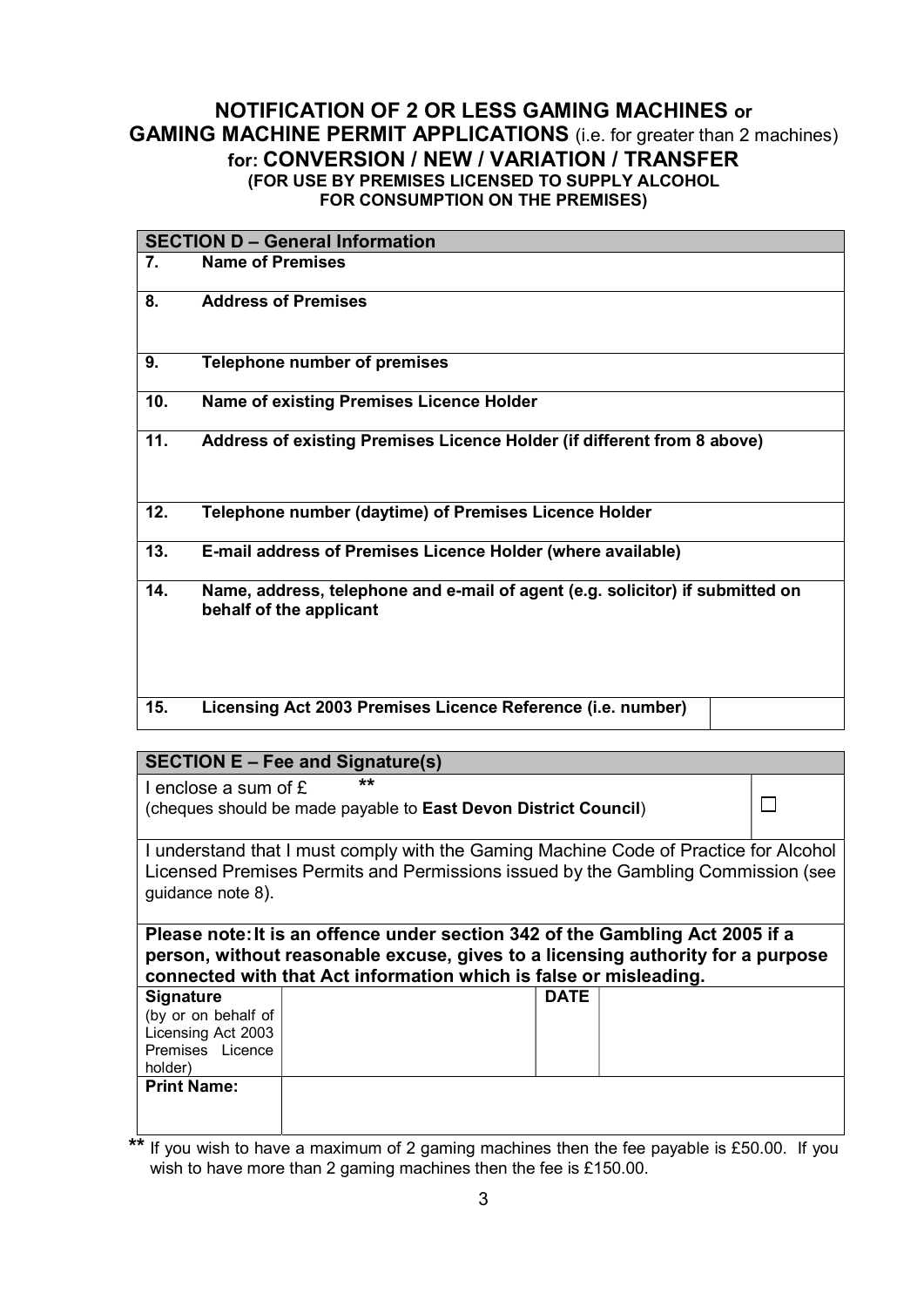#### Guidance Notes

- 1. This form is to be used for the notification of up to 2 gaming machines of categories C and / or D under Section 282 of the Gambling Act 2005, or for the **conversion of an** existing Section 34 gaming machine permit under the Gaming Act 1968, or for a new application, variation or transfer of an alcohol licensed premises gaming machine permit under the Gambling Act 2005.
- 2. The premises must be licensed under the Licensing Act 2003 to sell alcohol for consumption on the premises, without the requirement that alcohol is served only with food and there must be a bar for serving alcohol to customers on the premises.
- **3.** The gaming machines must be located on these licensed premises.
- 4. A 'Premises Licence Holder' is a person holding a Premises Licence under the Licensing Act 2003.
- 5. There is no statutory limit to the number of machines which may be applied for although the licensing authority has some discretion in this regard. It should also be noted that the licensing authority can cancel the permit or vary the number of machines should the premises be mainly used for making gaming machines available for use on the premises (Schedule 13 paragraph 16 Gambling Act 2005). You may therefore wish to contact the licensing authority to ask whether there is a local policy as regards applications and whether application for certain numbers of machines are decided via a hearing of local councillors.
- 6. Licence. The first annual fee must be paid within 30 days of the date that this permit takes effect and an annual fee payable after that before each anniversary of the date of issue of the permit. Failure to pay the annual fee may result in the cancellation of the permit. The annual fee is £50.00. There are no annual fees payable for 2 machines or The permits duration is indefinite as it is linked to the Licensing Act 2003 Premises less.
- 7. Sections 282 and 283, as well as SI 2007 2158 of the Gambling Act 2005 provide for two types of gaming machines which can be located in alcohol licensed premises. These are:

|                                   | <b>Maximum stake</b> | <b>Maximum prize</b>      |
|-----------------------------------|----------------------|---------------------------|
| <b>Category C</b>                 | £1                   | £100                      |
| <b>Category D non-money prize</b> | 30 <sub>p</sub>      | £8                        |
| <b>Category D non-money prize</b> | £1                   | £50                       |
| (crane grab machines only)        |                      |                           |
| <b>Category D money prize</b>     | 10 <sub>p</sub>      | £5                        |
| <b>Category D combined money</b>  | 10 <sub>p</sub>      | £8 (of which no more than |
| and non-money prize               |                      | £5 may be a money prize)  |
| <b>Category D combined money</b>  | 20 <sub>p</sub>      | £20 (of which no more     |
| and non-money prize (coin         |                      | than £10 may be a money   |
| pusher or penny falls             |                      | prize)                    |
| machines only)                    |                      |                           |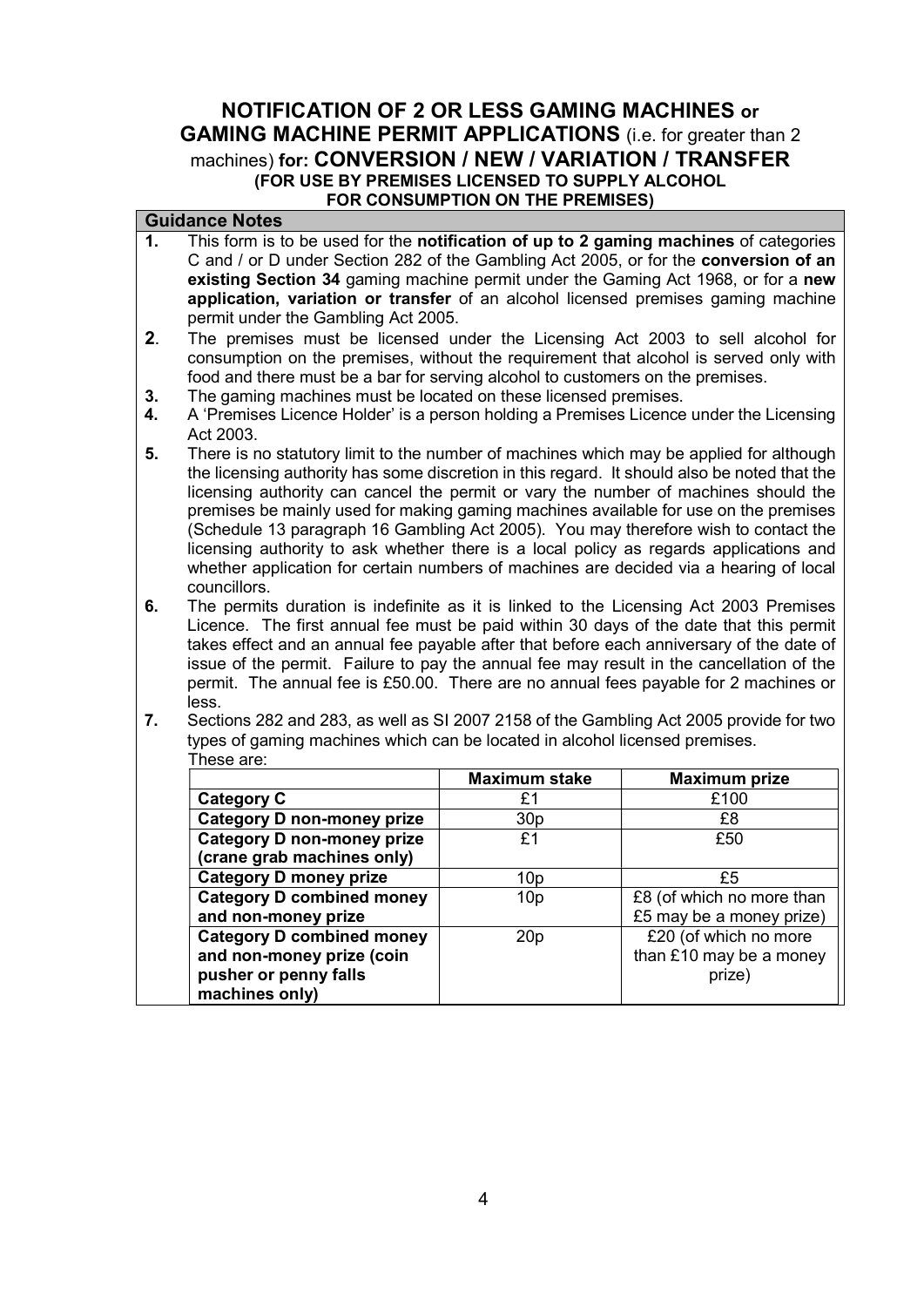#### Guidance Notes - Continued

 8. All alcohol licensed premises which provide gaming machines for use on the premises must comply with any relevant Code of Practice issued by the Gambling Commission under Section 24 of the Gambling Act 2005. The Gaming Machine Code of Practice for Alcohol Licensed Premises Permits and Permissions is available via the Gambling Commission's website at: http://www.gamblingcommision.gov.uk/. Should you be unclear as to the provisions of the code of practice please contact the Gambling Commission or your local Council licensing service.

- **9.** This licensing authority must notify the applicant of its grant / refusal of the application for a permit as soon as is reasonably practicable after that decision to grant / refuse has been made.
- 10. Where you are notifying the local licensing authority of 2 machines or less, you may wish to request an acknowledgement of receipt of the notification. The form attached to this application can be utilised for this purpose.

#### Data Protection

 Any personal information which you provide will be held and used by East Devon District Council for the purpose of the Licensing Service to process your notification for two or less gaming machines/application for an alcohol licensed premises gaming machine permit and administer any notification or permit which is accepted/granted. Your information may also be shared within East Devon District Council for the purposes of carrying out our lawful functions. Otherwise your personal information will not be disclosed to anybody outside East Devon District Council without your permission, unless there is a lawful reason to do so, for example disclosure is necessary for crime prevention or detection purposes. Your information will be held securely and will not be retained for any longer than is necessary. There are a number of rights available to you in relation to our use of your personal information, depending on the reason for processing. Further detail about our use of your personal information can be found in the relevant Privacy Notice which can be accessed online at <http://eastdevon.gov.uk/privacy>

| <b>Official Use Only</b>          |                           |  |
|-----------------------------------|---------------------------|--|
| <b>Date of Receipt</b>            | Date of Receipt of        |  |
|                                   | Fee                       |  |
| Name of member of                 | <b>Signature of staff</b> |  |
| staff who received                | who received              |  |
| application                       | application               |  |
| <b>Application</b>                | <b>Application</b>        |  |
| accepted                          | <b>Returned</b>           |  |
|                                   |                           |  |
| Date of premises licence transfer |                           |  |
| (Licensing Act 2003):             |                           |  |
| (if applicable)                   |                           |  |